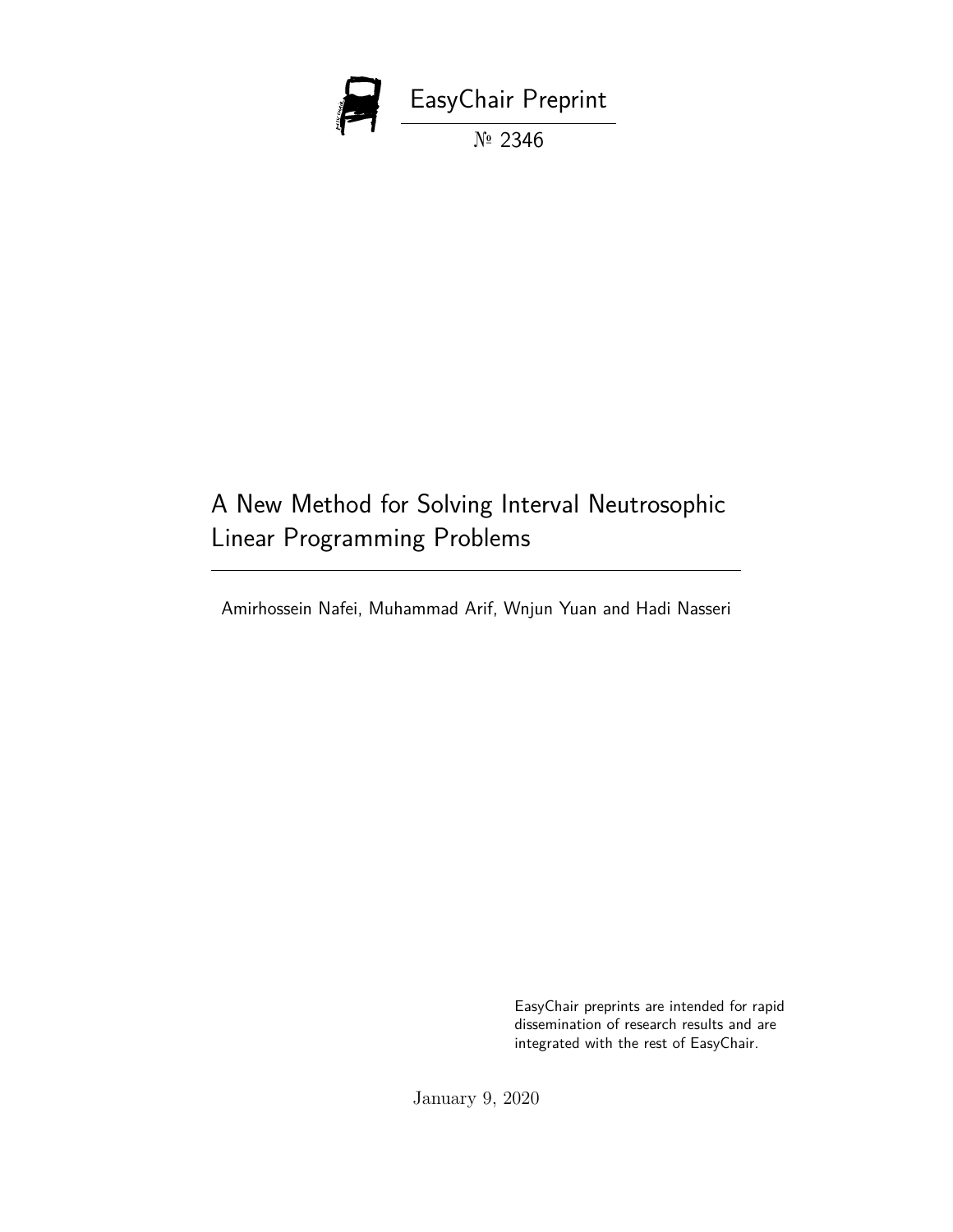## **A New Method for Solving Interval Neutrosophic Linear Programming Problems**

**AmirHossein Nafei<sup>1</sup> , Muhammad Arif<sup>2</sup> , Wenjun Yuan<sup>1</sup> , Hadi Nasseri<sup>3</sup>**

<sup>1</sup>Department of Mathematics and Information Science, Guangzhou University, Guangzhou, China, 510006 ,e-mail: [Amir.nafei@e.gzhu.edu.cn](mailto:Amir.nafei@e.gzhu.edu.cn) \*Corresponding Author e-mail: Wjyuan1957@126.com

<sup>2</sup>Department of Computer Science, Guangzhou University, Guangzhou, China, 510006, e-mail: Muhammad.arif@e.gzhu.edu.cn

<sup>3</sup>Department of Mathematics and Big Data, Foshan University, Foshan, China, 528000, e-mail: Nasseri@umz.ac.ir

*Abstract: Because of uncertainty in the real-world problems, achieving to the optimal solution is always time consuming and even sometimes impossible.In order to overcome this drawback the neutrosophic sets theory which is a generalization of the fuzzy sets theory is presented that can handle not only incomplete information but also indeterminate and inconsistent information which is common in real-world situations. By considering these conditions in this paper for the first time an interval neutrosophic linear programming model will be presented, where the parameters of the proposed model are represented by triangular interval-valued neutrosophic numbers and call it Interval Neutrosophic Linear Programming (INLP) problems. Furthermore by using a ranking function present a technique to convert every INLP problem into a crisp model and solve it by standard methods.*

*Keywords: Triangular Interval neutrosophic programming; neutrosophic; neutrosophic linear programming; neutrosophic set; interval- valued neutrosophic number.*

### **1 Introduction**

Linear programming is one of the most important usages of operation research methods in our real life [9] [11] [14] [18] that is inclusive of one objective function and one or several constraints which can be in the form of equality and inequality [2] [5] [8] [10]. Most of the problems in the real world are include of inconsistent and astute uncertainty, because of this reason it's not always possible to obtain the optimal solution easily. Uncertainty is an information deficit which is usually one of the inseparable components of real-world problems. The fuzzy sets theory proposed by Zadeh [22] is a practical approach to overcoming uncertainty so as such it assigns membership function to any non-deterministic event. In fuzzy sets, the membership degree of an element in [0,1] expresses the degree of belongingness of that element to a fuzzy set. Sometimes because of uncertainty determining the degree of membership isn't possible. For this reason, in1975 Zadeh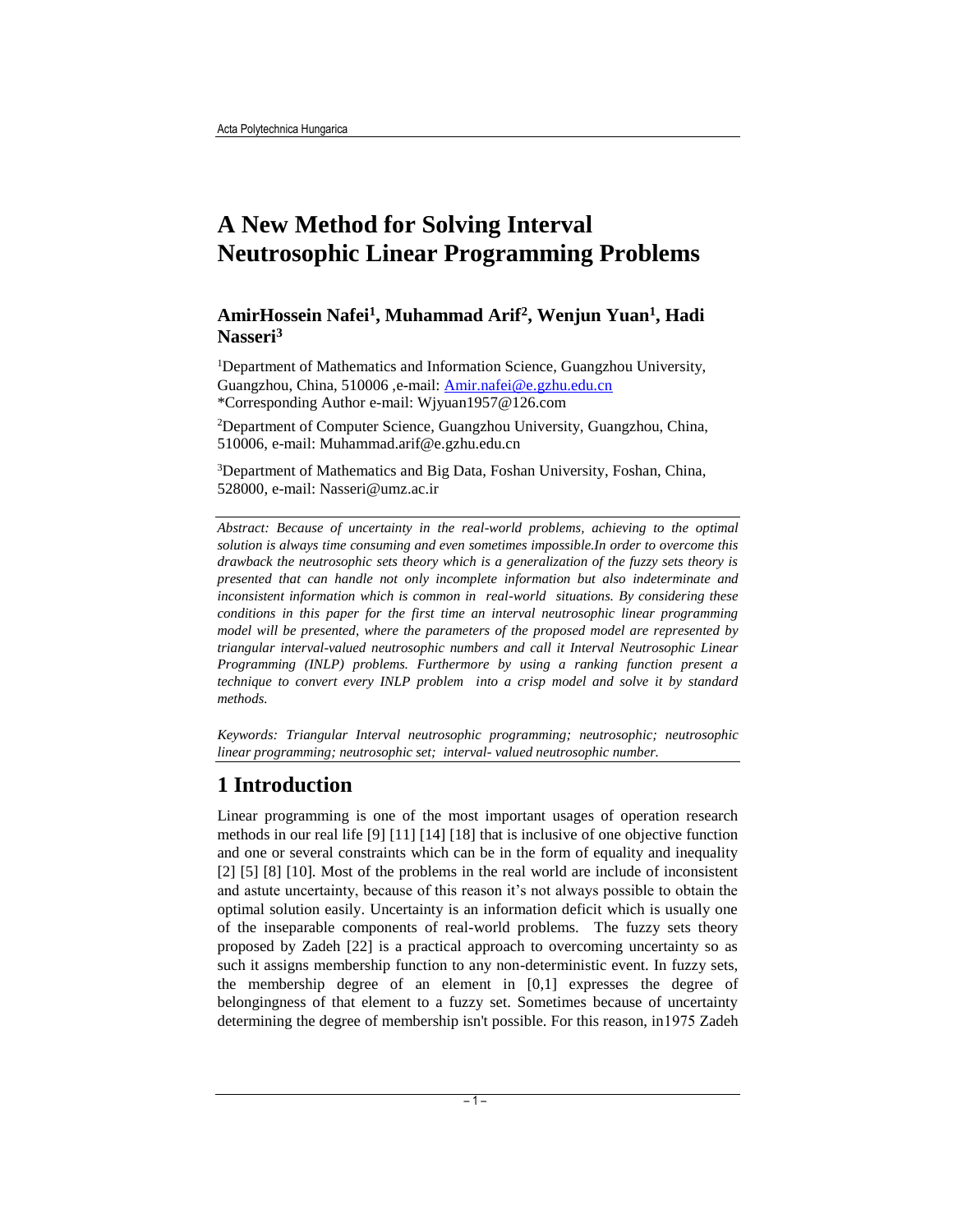[23] proposed interval fuzzy sets to express the uncertainty in the membership function. An interval value fuzzy set is a fuzzy set where the membership degree is assumed to belong to an interval. In this respect, Attanasov in [3] by adding the degree of non-membership introduced another extension of fuzzy sets namely intuitionistic fuzzy sets. The degree of elements belonging to an intuitionistic fuzzy set are represented by the membership and the non-membership degrees in [0,1], respectively. In 1989 Atanasov and Gragov[4] proposed a generalization of the intuitionistic fuzzy sets called interval-valued intuitionistic fuzzy set where the membership value and the non-membership value of any of its elements are represented by an interval value of [0,1]. For dealing with the indeterminacy Smarandach in [15] [16] introduced the Neutrosophic Sets (NSs) as a new generalization of Intuitionistic Fuzzy Sets. This approach added the indeterminacy membership as an independent factor to the basis of intuitionistic fuzzy sets. A neutrosophic set  $N$  in  $X$  can be characterized by three membership functions such as truth  $T_{N}(x)$ , indeterminacy  $I_{N}(x)$  and falsity  $F_{N}(x)$ , membership functions that are completely independent of each other. Recently, NSs have become an interesting research topic and attracted wide attention, since the NS is difficult to be directly used in our real-life applications. In [20] Wang et al proposed a neutrosophic set which is single-valued from a scientific and engineering point of view, as an instance of the neutrosophic set. In this respect, Wang et al. in [19] by considering the degrees of truth, indeterminacy, and falsity membership functions as a subinterval of [0,1] introduced Interval Neutrosophic Sets. By using interval neutrosophic sets in addition to incomplete information we can handle inconsistent and indeterminate information which exist in our real life. This research, as the first time, presents a linear programming problem in a neutrosophic environment with triangular interval-valued neutrosophic numbers and call it Interval Neutrosophic Linear Programming(INLP) problem. As a fact, an INLP problem is a problem with one or more coefficients that are represented by interval neutrosophic numbers. In the same way by introducing a ranking function we will convert INLP problems to crisp problems and will solve it by standard methods. Because by using INLP problems there is no necessity to make a sentient formulation so INLP problems are more useful than crisp linear programming problems. The rest of this paper is marshaled as follows: Section 2 briefly outlines some definitions of single and interval value neutrosophic sets, operational rules between them and will formulate the neutrosophic and interval neutrosophic linear programming models, respectively. In section 3 we present our method for solving INLP problems. In section 4 two examples are presented to illustrate the proposed method. In section 5 we discuss about the efficiency and superiority of our method with respect to other existing methods and the conclusion are discussed in section 6.

### **2 Preliminaries**

This section, presents new concepts and definitions of Interval-Valued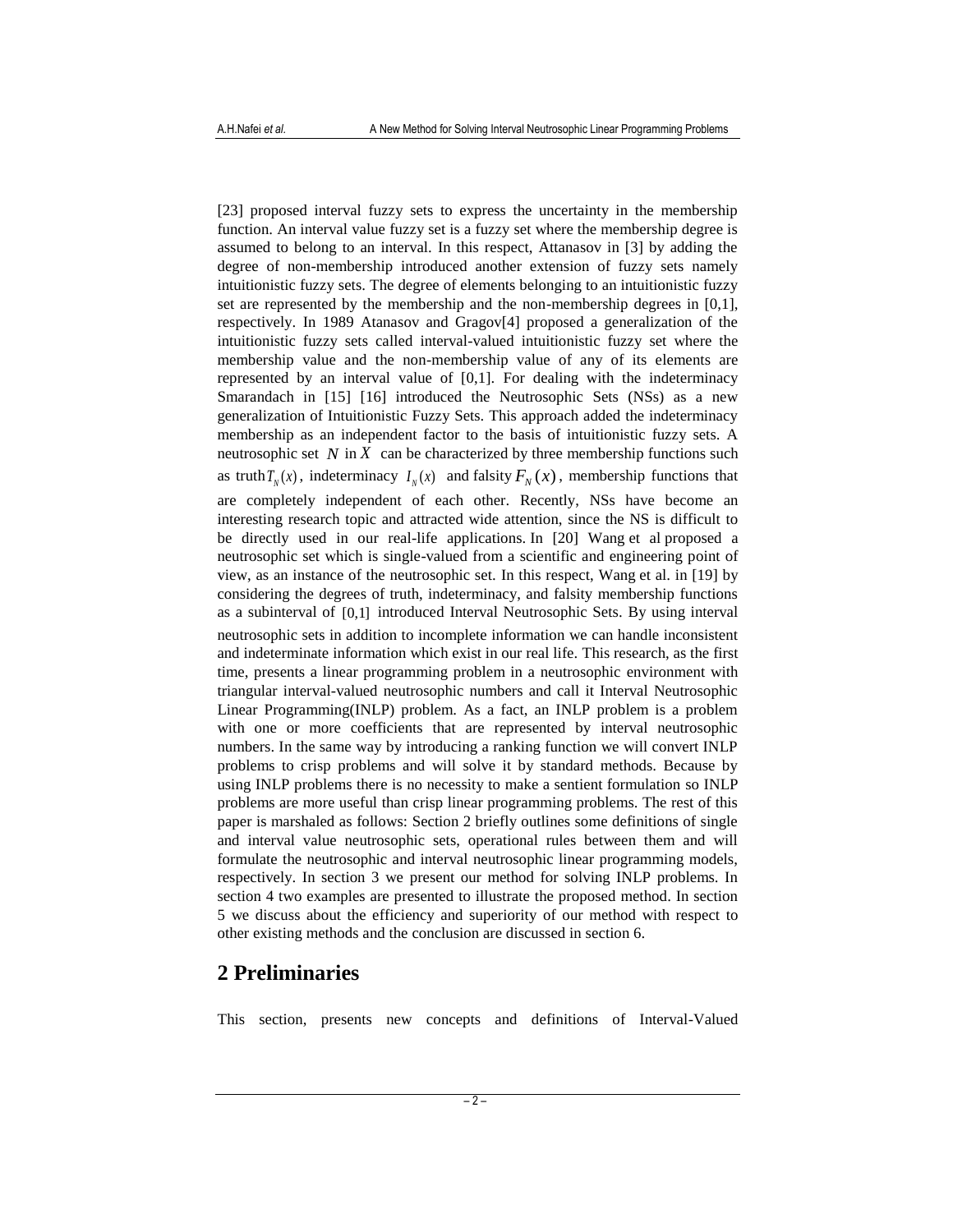Neutrosophic set  $N$  on the real numbers line which is presented in this study and it will be used in throughout of the paper.

**Definition1.** [12] [16] A Single-Valued Neutrosophic(SVN) set *N* through *X* taking the form  $N = \{x, T_N(x), F_N(x), I_N(x); x \in X\}$ , where X be a space of discourse,  $T_N(x)$ :  $X \to [0,1]$ ,  $F_N(x)$ :  $X \to [0,1]$  and  $I_N(x)$ :  $X \to [0,1]$  with  $0 < T_N(x) + F_N(x) + I_N(x) < 3$  for all  $x \in X$ .  $T_N(x)$ ,  $F_N(x)$ and  $I_N(x)$ , respectively represent truth membership, falsity membership and indeterminacy membership degree of *x* to *N* .

**Definition2.** A neutrosophic number  $N$  is an extended version of the fuzzy set on  $\mathbb R$  with the following truth, falsity and indeterminacy membership functions:

$$
T_N(x) = \begin{cases} \frac{x-a^l}{a^m - a^l}, & a^l \le x \le a^m, \\ \frac{a^u - x}{a^u - a^m}, & a^m \le x \le a^u, \\ 0, & \text{O.W.} \end{cases}
$$
(1)

$$
I_N(x) = \begin{cases} \frac{a^m - x}{a^m - a^l}, & \delta a^l + (1 - \delta)a^m \le x \le a^m, \\ \frac{x - a^m}{a^u - a^m}, & a^m \le x \le (1 - \delta)a^m + \delta a^u, \end{cases}
$$
(2)

, O.W,

 $\delta$ ,

l

$$
F_N(x) = \begin{cases} \frac{a^m - x}{a^m - a^l}, & a^l \le x \le a^m, \\ \frac{x - a^m}{a^u - a^m}, & a^m \le x \le a^u, \\ 1, & \text{O.W}, \end{cases}
$$
(3)

where  $\delta$  is the maximum degree of indeterminacy, also  $a^{l} \le a^{m} \le a^{u}$  and  $\delta \in (0,1)$ .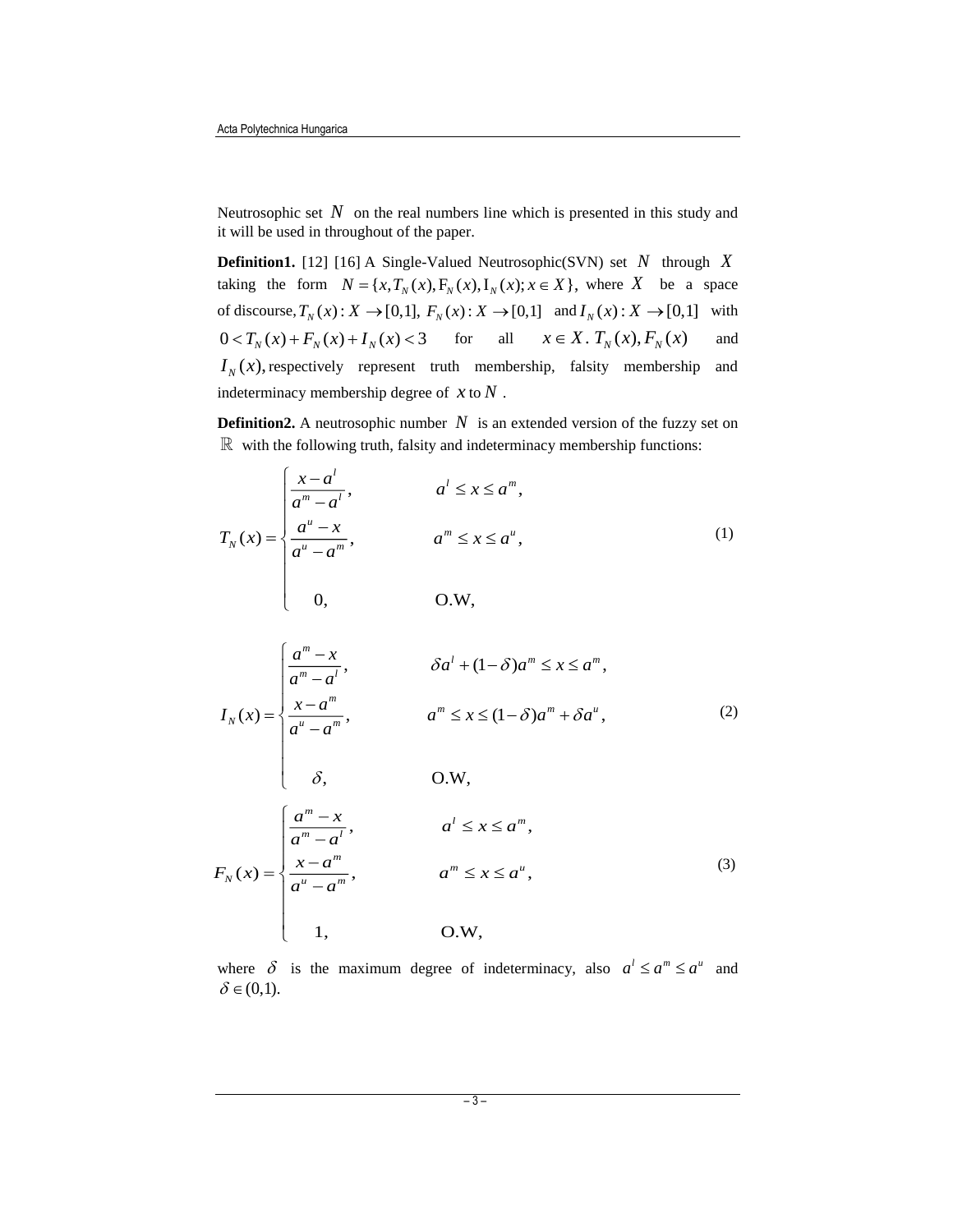The truth, indeterminacy and falsity membership functions of the above triangular neutrosophic number are presented in figure 1.



Truth, falsity, and indeterminacy membership functions of triangular neutrosophic number

**Definition 3.** [17] Let  $N = [(a^l, a^m, a^u); \mu_N, \nu_N, \gamma_N]$  and  $M = [(b^l, b^m, b^u); \mu_M, \nu_M, \gamma_M]$  be two triangular neutrosophic numbers, the mathematical operations between *N* and *M* are as follows:

$$
N + M = [(al + bl, am + bm, au + bu); \mu_N \wedge \mu_M, \nu_N \vee \nu_M, \gamma_N \vee \gamma_M],
$$
 (4)

$$
N - M = [(a^{l} - b^{l}, a^{m} - b^{m}, a^{u} - b^{u}); \mu_{N} \wedge \mu_{M}, \nu_{N} \vee \nu_{M}, \gamma_{N} \vee \gamma_{M}],
$$
 (5)

$$
kN = \begin{cases} [(ka^{l}, ka^{m}, ka^{u}); \mu_{N}, \nu_{N}, \gamma_{N}], & k > 0, \\ [(ka^{u}, ka^{m}, ka^{l}); \mu_{N}, \nu_{N}, \gamma_{N}], & k < 0, \end{cases}
$$
(6)

where " $\wedge$ " and " $\vee$ " are respectively mean that minimum and maximum operators.

**Remark1**. We show the set of all triangular neutrosophic numbers by  $N(\mathbb{R})$ .

In the next definition, we present one of the most important concepts which have a key role to preparing the solving methods of mathematical programming where the parameters of the models are considered based on a kind of uncertainty such as fuzziness, intuitionistic, and neutrosophic.

**Definition 4. [13]** A ranking function R on  $N(\mathbb{R})$  is a map from  $N(\mathbb{R})$  to the real numbers line, where the natural ordering there exists. Consider two triangular neutrosophic numbers as: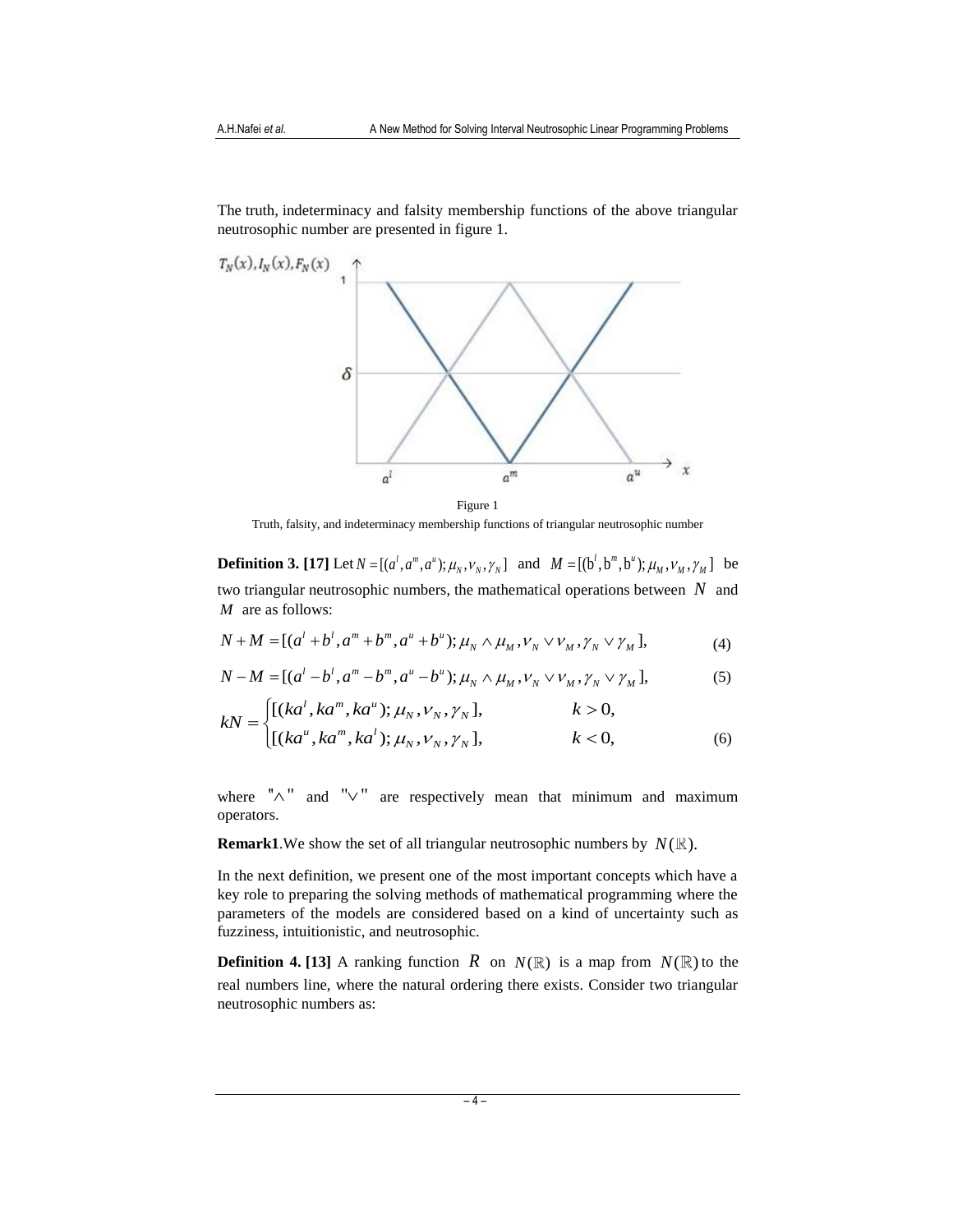$N = [(a^l, a^m, a^u); \mu_N, \nu_N, \gamma_N]$  and  $M = [(b^l, b^m, b^u); \mu_M, \nu_M, \gamma_M]$ . Then, the ranking method is defined as follows:

\n- i. If 
$$
R(N) > R(M)
$$
 then  $N > M$ .
\n- ii. If  $R(N) < R(M)$  then  $N < M$ .
\n- iii. If  $R(N) = R(M)$  then  $N = M$ .
\n

**Definition 5. [19]** let X be a space of discourse, an Interval Neutrosophic Set (INS) N through X taking the form  $N = \{x, T_N(x), F_N(x), I_N(x); x \in X\}$ where  $T_N(x)$ ,  $F_N(x)$ ,  $I_N(x) \subseteq [0,1]$  and  $0 \leq \text{Sup } T_N(x) + \text{Sup } F_N(x) + \text{Sup } I_N(x) \leq 3$ for all  $x \in X$ .  $T_N(x)$ ,  $F_N(x)$  and  $I_N(x)$  represent truth membership, falsity membership and indeterminacy membership of  $x$  to  $N$ , respectively.

**Definition 6.** An interval neutrosophic number N is an extended version of the fuzzy set on  $\mathbb R$  with the following truth, falsity and indeterminacy membership function:

$$
T_{N}^{L}(x) = \begin{cases} \frac{x - a^{l} + h_{N}(a^{l} - x)}{a^{m} - a^{l}}, & a^{l} \leq x \leq a^{m}, \\ a^{u} - x + h_{N}(x - a^{u}) \\ a^{u} - a^{m}, & a^{m} \leq x \leq a^{u}, \\ 0, & \text{O.W,} \end{cases}
$$
(8)

$$
T_{N}^{U}(x) = \begin{cases} \frac{x - a^{l} + h_{N}(a^{m} - x)}{a^{m} - a^{l}}, & a^{l} \leq x \leq a^{m}, \\ \frac{a^{u} - x + h_{N}(x - a^{m})}{a^{u} - a^{m}}, & a^{m} \leq x \leq a^{u}, \\ h_{N}, & \text{O.W,} \end{cases}
$$
(9)

where  $T_N(x) = [T_N^L(x), T_N^U(x)]$ .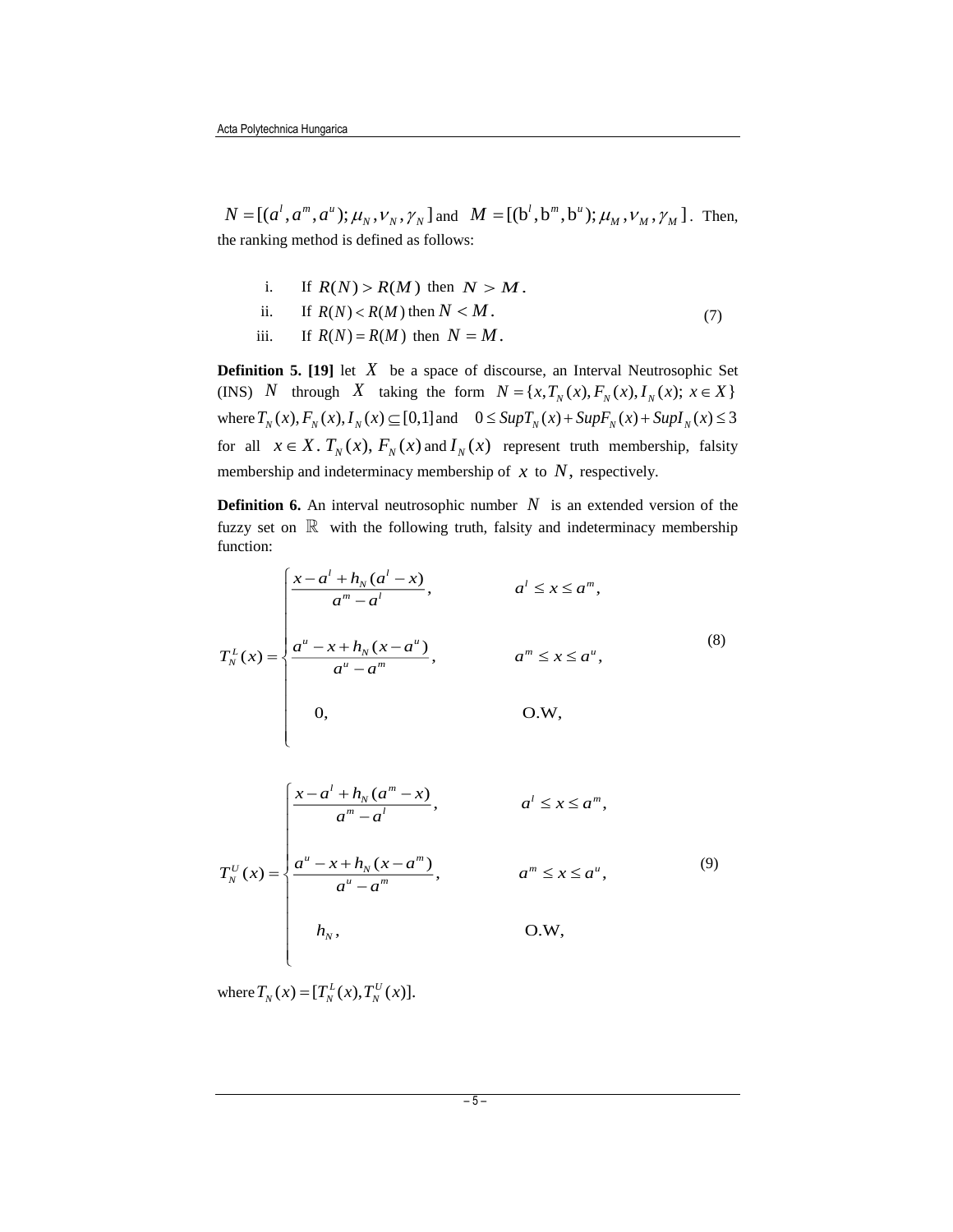$$
F_{N}^{L}(x) = \begin{cases} \frac{a^{m} - x + h_{N}(x - a^{m})}{a^{m} - a^{l}}, & a^{l} \leq x \leq a^{m}, \\ x - a^{m} + h_{N}(a^{m} - x), & a^{m} \leq x \leq a^{u}, \\ a^{u} - a^{m}, & a^{m} \leq x \leq a^{u}, \\ 1 - h_{N}, & \text{O.W,} \end{cases}
$$
(10)

$$
F_N^U(x) = \begin{cases} \frac{a^m - x + h_N(x - a^l)}{a^m - a^l}, & a^l \le x \le a^m, \\ \frac{x - a^m + h_N(a^u - x)}{a^u - a^m}, & a^m \le x \le a^u, \\ 1, & \text{O.W,} \end{cases}
$$
(11)

where  $F_N(x) = [F_N^L(x), F_N^U(x)]$ .

$$
I_N^L(x) = \begin{cases} \frac{a^m - x + h_N(x - a^m)}{a^m - a^l}, & \delta a^l + (1 - \delta)a^m \le x \le a^m, \\ x - a^m + h_N(a^m - x), \\ a^u - a^m, & a^m \le x \le (1 - \delta)a^m + \delta a^u, \\ \delta, & \text{O.W}, \end{cases}
$$
(12)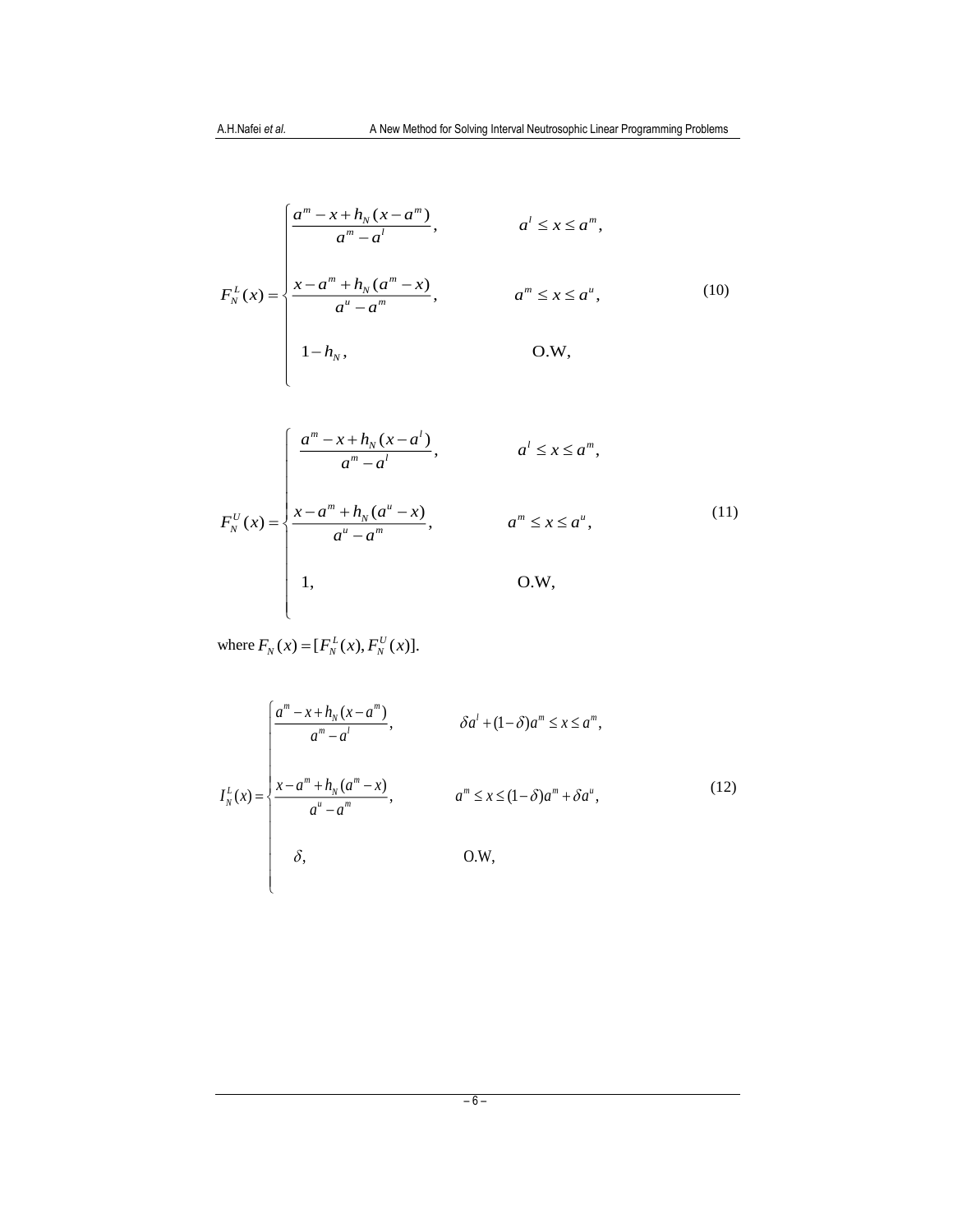$$
I_N^U(x) = \begin{cases} \frac{a^m - x + h_N(x - a^l)}{a^m - a^l}, & \delta a^l + (1 - \delta)a^m \le x \le a^m, \\ x - a^m + h_N(a^u - x), & a^m \le x \le (1 - \delta)a^m + \delta a^u, \\ a^u - a^m & \text{O.W.} \end{cases}
$$
(13)

where  $I_N(x) = [I_N^L(x), I_N^U(x)]$  and  $h_N = T_N^L(x) - T_N^U(x)$  such that  $\delta \in (0,1)$  and  $h_N \leq \delta < \frac{1}{2}.$ 

The membership functions of the above symmetric triangular interval neutrosophic number are presented in Figure 2.



Truth, falsity, and indeterminacy membership functions of triangular interval neutrosophic number

**Remark 2.** An INS  $N = [(a^l, a^m, a^u); [\mu_N^l, \mu_N^u], [\nu_N^l, \nu_N^u], [\gamma_N^l, \gamma_N^u]]$  will be reduced to the NS if  $\mu_N^l = \mu_N^u$ ,  $v_N^l = v_N^u$  and  $\gamma_N^l = \gamma_N^u$ .

**Definition** 7. Let  $N = [a^l, a^m, a^u); [ \mu_N^l, \mu_N^u], [\nu_N^l, \nu_N^u], [\gamma_N^l, \gamma_N^u] ]$ and  $M = [(b^l, b^m, b^u); [\mu_M^l, \mu_M^u] , [\nu_M^l, \nu_M^u], [\gamma_M^l, \gamma_M^u]]$  be two triangular interval neutrosophic numbers. The mathematical operation between  $N$  and  $M$  can be represented as :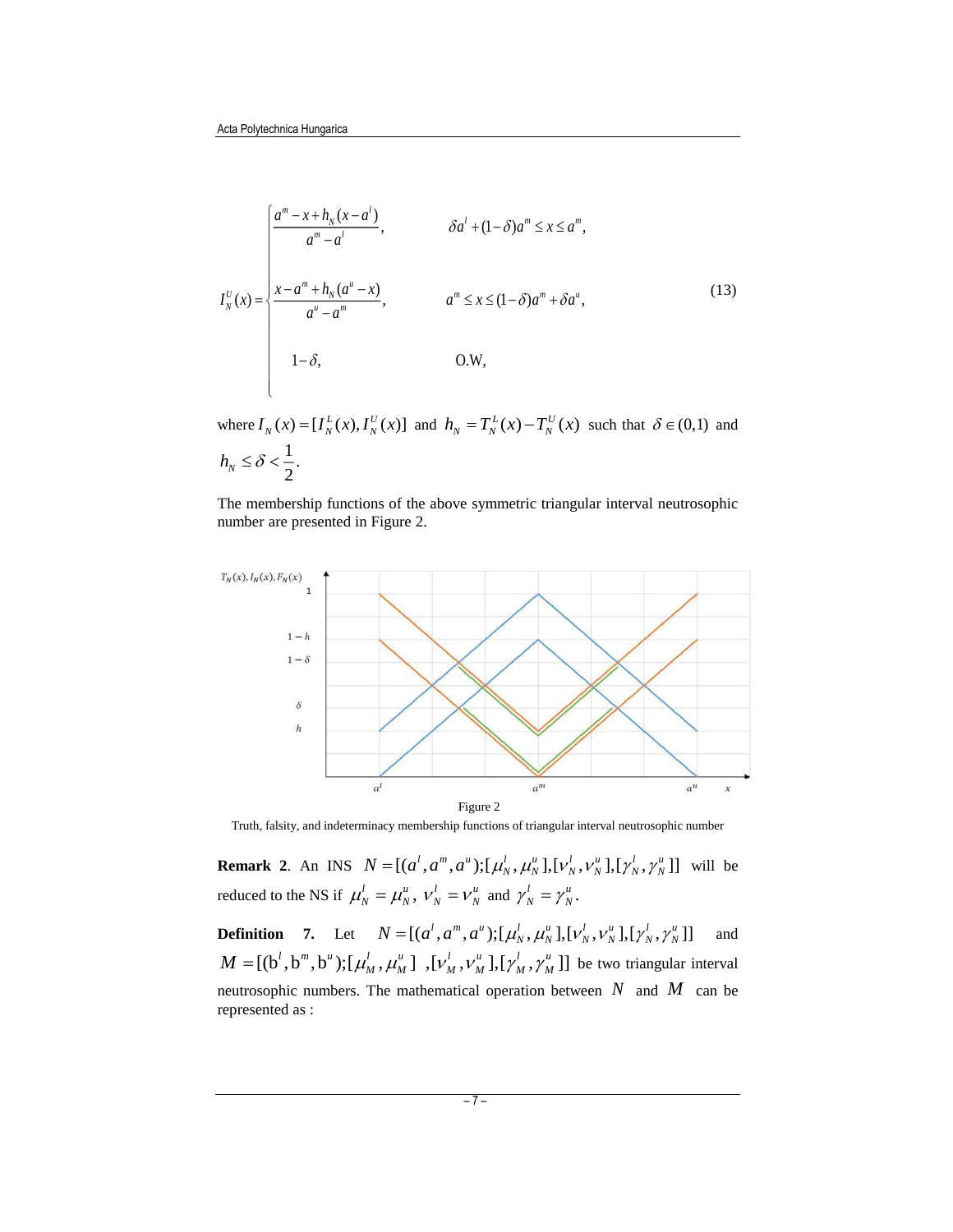$N+M=[(a^l+b^l,a^m+b^m,a^u+b^u);[\mu^l_{N}+\mu^l_{M}-\mu^l_{N}\mu^l_{M},\mu^u_{N}+\mu^u_{M}-\mu^u_{N}\mu^u_{M}],[v^l_{N}v^l_{M},v^u_{N}v^u_{M}],[\gamma^l_{N}v^l_{M},\gamma^u_{N}v^u_{M}]],$  $N-M=[(a^{l}-b^{l}, a^{m}-b^{m}, a^{u}-b^{u}); [\mu_{N}^{l}+\mu_{M}^{l}-\mu_{N}^{l}\mu_{M}^{l}, \mu_{N}^{u}+\mu_{M}^{u}-\mu_{N}^{u}\mu_{M}^{u}], [\nu_{N}^{l}\nu_{M}^{l}, \nu_{N}^{u}\nu_{M}^{u}], [\gamma_{N}^{l}\gamma_{N}^{l}, \gamma_{N}^{u}\gamma_{M}^{u}]]$ 

### **3. Proposed interval neutrosophic linear programming method**

In this section, by using a new ranking function for interval neutrosophic numbers we suggest a new method for solving INLP problems. The basis of our work will be presented as follows:

Step (1). Let decision makers insert their INLP problem with triangular interval neutrosophic numbers. Because we always want to maximize truth degree, minimize indeterminacy and falsity degree of information, and then inform decision makers to apply this concept when entering triangular neutrosophic numbers of INLP model.

Step (2). Convert interval-valued neutrosophic programming problem to its crisp model by using the following method:

 In order to compare any two interval-valued triangular neutrosophic numbers, which are based on the ranking function, let  $N = [(a^l, a^m, a^u); [\mu_N^l, \mu_N^u], [\nu_N^l, \nu_N^u], [\gamma_N^l, \gamma_N^u]]$  be a symmetric interval-valued neutrosophic number, where  $[\mu_N^l, \mu_N^u], [\nu_N^l, \nu_N^u]$  and  $[\gamma_N^l, \gamma_N^u]$  are truth, falsity, and indeterminacy membership degrees of *N* , respectively. Also  $a^{l}$ ,  $a^{m}$  and  $a^{u}$  are lower, median and upper bounds for N, respectively. The ranking function for interval-valued neutrosophic number *N* will be defined as follow:

$$
R(N) = \frac{a^l + a^u + 2a^m}{4} + \text{conformation degree}
$$

Mathematically, this function can be written as follows:

$$
R(N) = \frac{1}{4} [a^{l} + a^{u} + 2a^{m}] + (\overline{\mu}_{N} - \overline{\nu}_{N} - \overline{\gamma}_{N}),
$$
\n(14)

Where  $\bar{\mu}_N = \frac{\mu_N + \mu_N}{2}$ ,  $\bar{\mu}_N = \frac{\mu_N^l + \mu_N^u}{2}, \quad \bar{v}_N = \frac{\nu_N^l + 2}{2}$  $\frac{V_N^l + V_N^u}{2}$  $\overline{v}_N = \frac{v'_N + v''_N}{2}$  and  $\overline{\gamma}_N = \frac{\gamma_N + \gamma_N}{2}$ .  $\overline{\gamma}_N = \frac{\gamma_N^l + \gamma_N^u}{2}$ , where satisfy the situation of definition 4. Moreover, we have :

$$
N \ge \tilde{0} \quad \text{if} \quad \frac{a^l + a^u + 2a^m}{4} \ge 0.
$$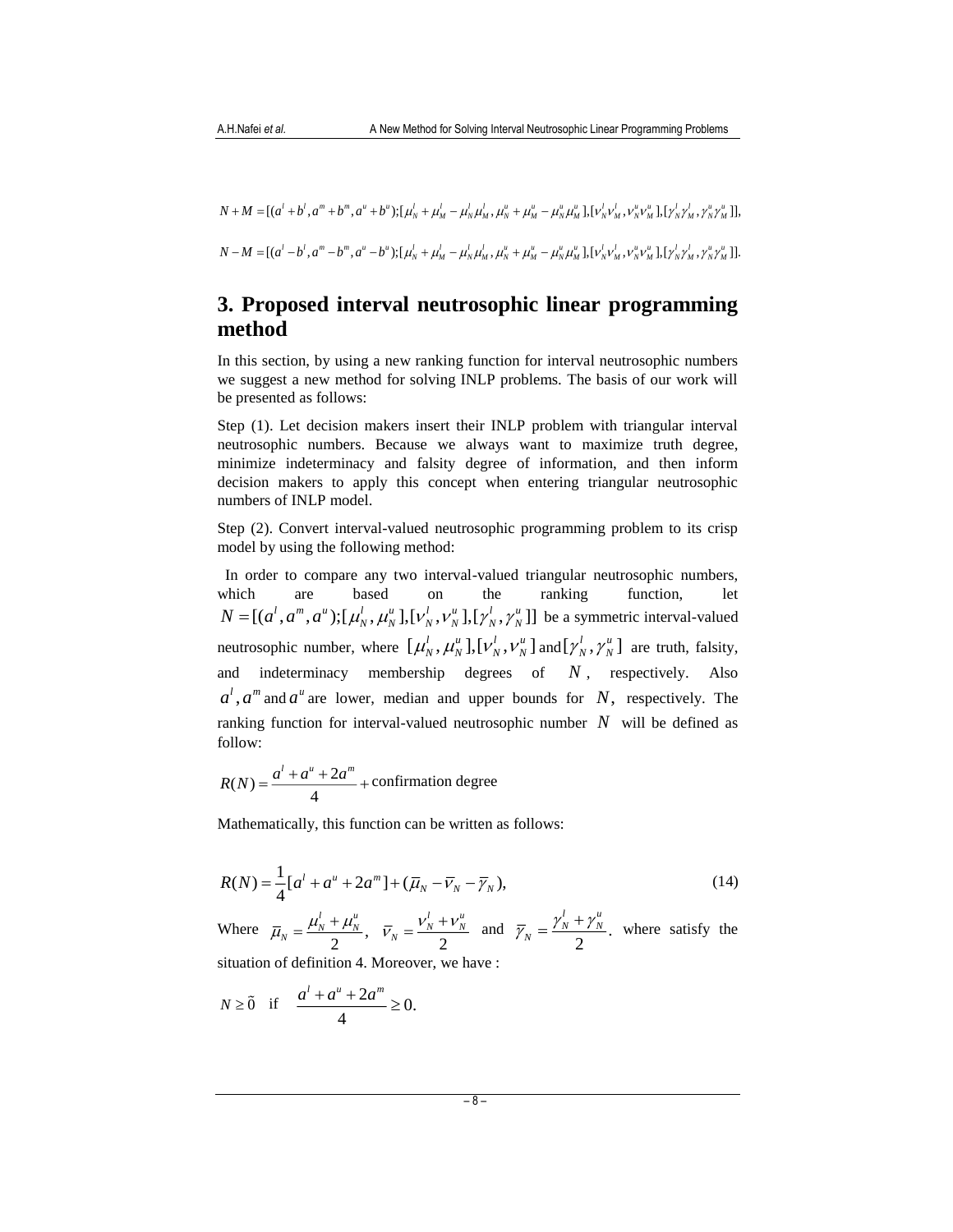Step (3). By applying the previous ranking function, convert each triangular interval-valued neutrosophic number to its equivalent crisp value. This lead to convert INLP problem to its crisp model.

Step (4). Solve the crisp model using the standard method and obtain the optimal solution of problem.

### **4 Numerical example**

In this section, we present two examples to illustrate the effectiveness of our proposed model of INLP problems. It should be noted that we also can consider the interval neutrosophic programming problems with interval neutrosophic variables, but because in real calculations we always prefer to obtain the crisp value as an

optimal solution, so in this research, we always consider the values of  $x_j$  as a real

numbers. The order of each element for triangular interval neutrosophic numbers in all examples are considered as follows: lower bound, median bound and upper bound.

#### **Example 1.**

In this example, we consider the fully INLP problem where all parameters expect  $x_j$  are considered as interval neutrosophic numbers.

$$
Max Z \approx \tilde{7}x_1 + \tilde{6}x_2 + 14x_3
$$
  
s.t.  

$$
15x_1 + 1x_2 \le 10
$$
  

$$
9x_1 + 4x_2 + 8x_3 \le 2
$$
  

$$
19x_2 + 11x_3 \le 4
$$
  

$$
x_1, x_2, x_3 \ge 0
$$

where

$$
\tilde{7} = \langle (1, 7, 13), [0.7, 0.9], [0.1, 0.4], [0.2, 0.4] \rangle
$$
  
\n
$$
\tilde{6} = \langle (2, 6, 10), [0.2, 0.6], [0.2, 0.5], [0.1, 0.8] \rangle
$$
  
\n
$$
1\tilde{4} = \langle (7, 14, 21), [0.5, 0.7], [0.4, 0.6], [0.3, 0.4] \rangle
$$
  
\n
$$
1\tilde{5} = \langle (14, 15, 16), [0.6, 0.8], [0.1, 0.4], [0.4, 0.9] \rangle
$$
  
\n
$$
\tilde{1} = \langle (0, 1, 2), [0.2, 0.7], [0.1, 0.6], [0.8, 0.9] \rangle
$$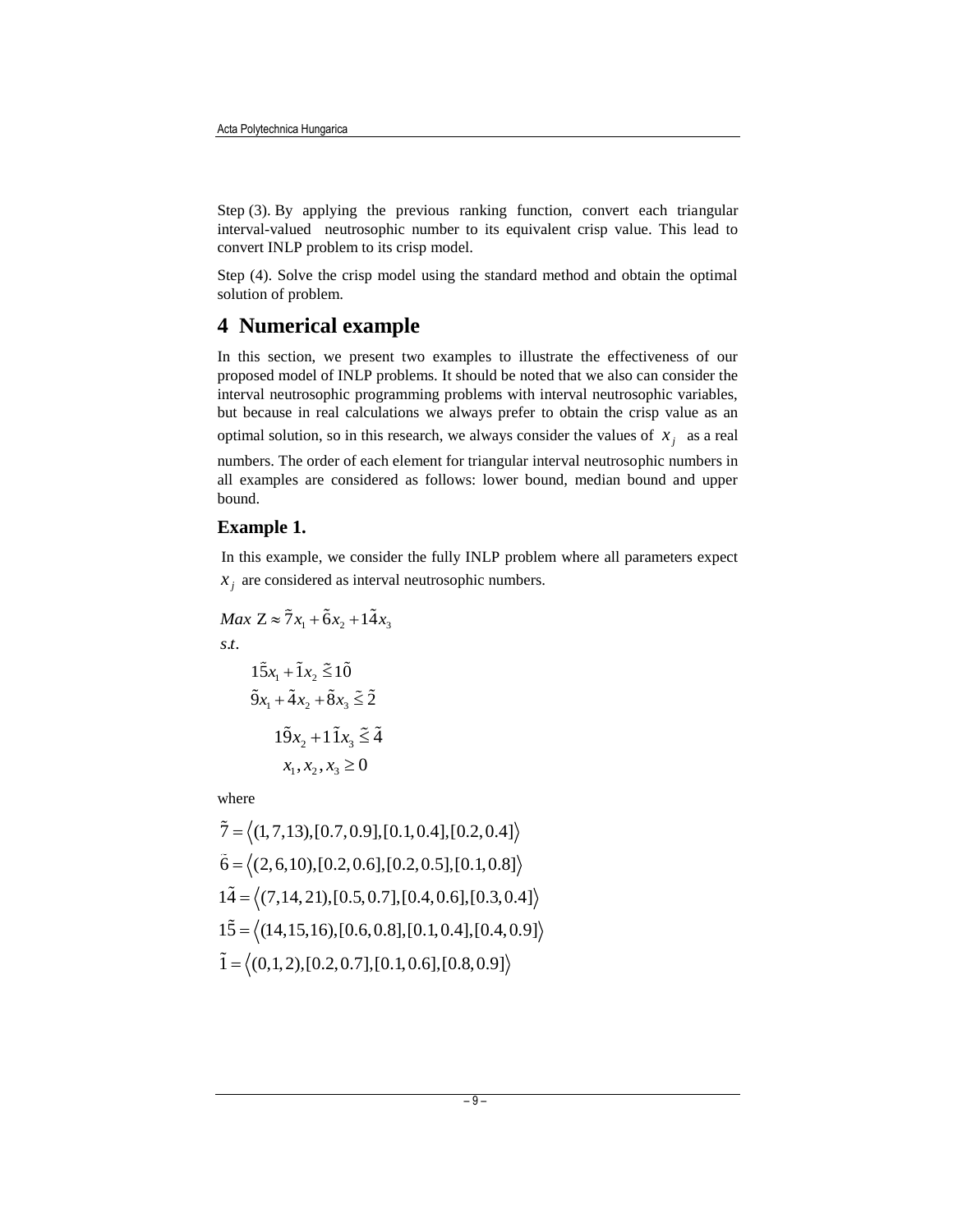$$
10 = \langle (5, 10, 15), [0.1, 0.5], [0.1, 0.4], [0.6, 0.9] \rangle
$$
  
\n
$$
\tilde{9} = \langle (4, 9, 14), [0.4, 0.5], [0.5, 0.8], [0.4, 0.8] \rangle
$$
  
\n
$$
\tilde{4} = \langle (1, 4, 7), [0.1, 0.9], [0.4, 0.5], [0.3, 0.4] \rangle
$$
  
\n
$$
\tilde{8} = \langle (6, 8, 10), [0.7, 0.8], [0.5, 0.6], [0.1, 0.6] \rangle
$$
  
\n
$$
\tilde{2} = \langle (1, 2, 3), [0.3, 0.6], [0.1, 0.9], [0.4, 0.6] \rangle
$$
  
\n
$$
10 = \langle (5, 19, 33), [0.5, 0.9], [0.3, 0.5], [0.7, 0.8] \rangle
$$
  
\n
$$
11 = \langle (8, 11, 14), [0.6, 0.8], [0.4, 0.9], [0.6, 0.9] \rangle
$$
  
\n
$$
\tilde{4} = \langle (0, 4, 8), [0.3, 0.7], [0.1, 0.2], [0.1, 0.3] \rangle
$$

By using the ranking function proposed in Eq.(14), the previous problem will be converted to the crisp model as follows:

*Max* Z=6.75 $x_1 + 5.6x_2 + 13.75x_3$  $14.8x_1 + 0.25x_2 \leq 9.3$  $8.2x_1 + 3.7x_2 + 7.85x_3 \le 1.45$  $18.55x_2 + 10.3x_3 \le 4.15$  $x_1, x_2, x_3 \ge 0$ . . *s t*

The standard form of the above INLP problem will be constructed as follows, where  $S_1$ ,  $S_2$  and  $S_3$  are the slack variables

*Max*  $Z=6.75x_1 + 5.6x_2 + 13.75x_3$  $14.8x_1 + 0.25x_2 + s_1 = 9.3$  $8.2x_1 + 3.7x_2 + 7.85x_3 + s_2 = 1.45$  $18.55x_2 + 10.3x_3 + s_3 = 4.15$  $x_1, x_2, x_3, s_1, s_2, s_3 \ge 0$ . . *s t*

By using the simplex method we have: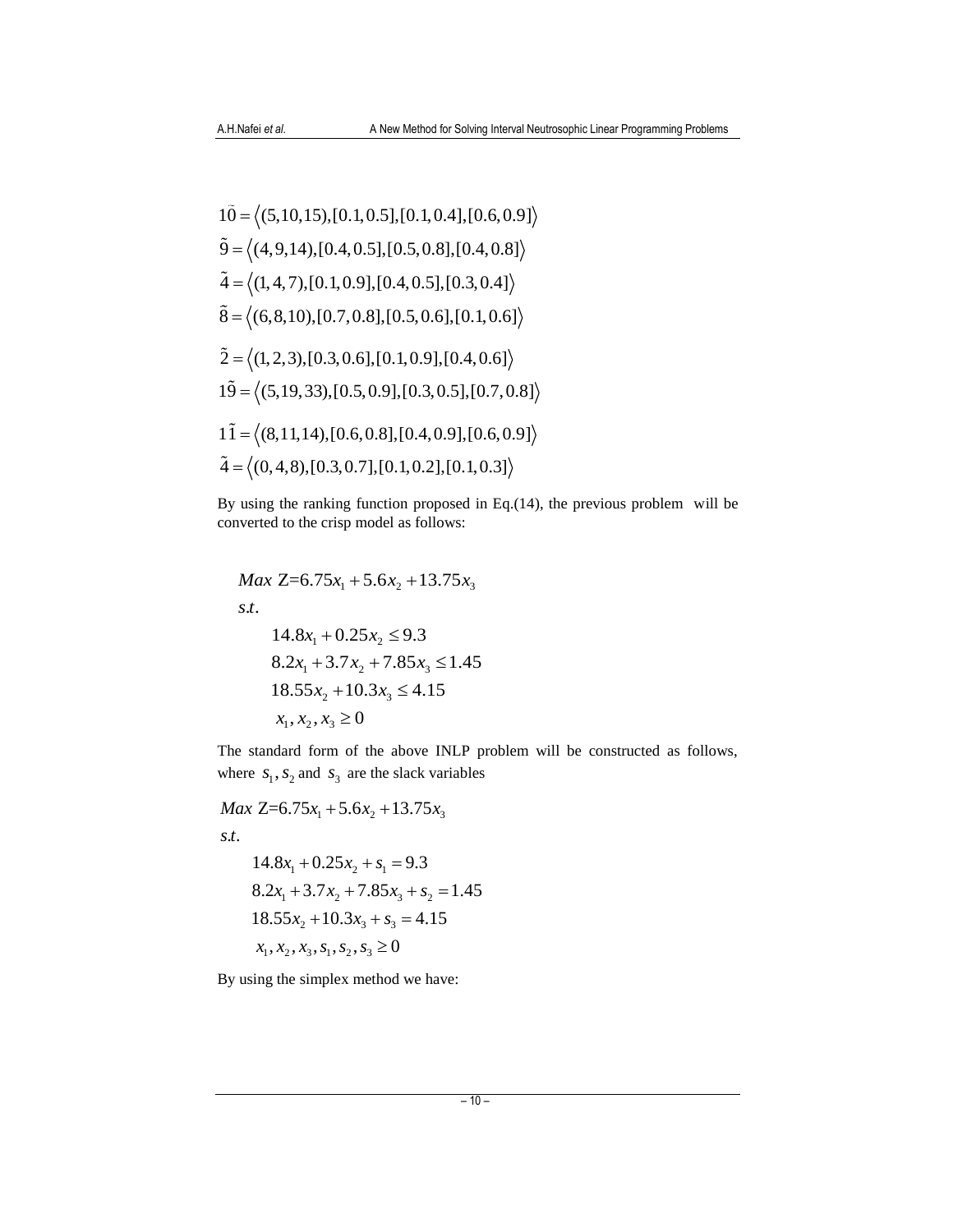| Basis $x_1$    |           | $\mathcal{X}_2$ | $x_{2}$                                      | $S_1$ | $S_{2}$        | $S_{2}$      | R.H.S |  |
|----------------|-----------|-----------------|----------------------------------------------|-------|----------------|--------------|-------|--|
| $S_1$          | 14.8 0.25 |                 | $\begin{array}{ccc} & & 0 & & 1 \end{array}$ |       | $\overline{0}$ | $\Omega$     | 9.3   |  |
| s <sub>2</sub> |           |                 | 8.2 3.7 7.85 0 1                             |       |                | $\mathbf{0}$ | 1.45  |  |
| $S_3$          |           |                 | 0 18.55 10.3 0 0                             |       |                |              | 4.15  |  |
| Z              |           |                 | $-6.75$ $-5.6$ $-13.75$ 0 0                  |       |                | $\Omega$     | 0     |  |

Table 1 Initial Table

where in the previous table  $x_3$  is a coming variable and  $s_2$  is a leaving variable. The second simplex tableau presented in Table 2 as follows:

Table 2 Optimal Table

| Opunial Table |               |       |                  |                |                |                |       |
|---------------|---------------|-------|------------------|----------------|----------------|----------------|-------|
|               | Basis $x_1$   | $x_2$ | $x_3$            | $S_{1}$        | $s_2$          | $s_3$          | R.H.S |
| $S_1$         | 14.8          | 0.25  | $\boldsymbol{0}$ | 1              | $\overline{0}$ | $\overline{0}$ | 9.3   |
| $x_{3}$       | 1.04          | 0.47  | $\sim$ 1         | $\overline{0}$ | 0.13           | $\overline{0}$ | 0.18  |
| $S_3$         | $-10.76$ 13.7 |       | $\boldsymbol{0}$ | $\overline{0}$ | $-1.31$        | $\overline{1}$ | 2.25  |
| Ζ             | 7.61          | 0.88  | $\mathbf{0}$     | $\theta$       | 1.75           | $\theta$       | 2.54  |
|               |               |       |                  |                |                |                |       |

where  $Z^* = 2.54$  and Table 2 is the optimal simplex form for our example.

### **Example 2 (Case Study)**

In a computer manufacturing plant, we need to produce four basic units, such as RAMs, graphics cards, hard drives, and CPUs, to produce each computer. All productions have to get through four parts. These four parts include" Design, Fabrication, Probe, and Assembly". The favorable time for each unit manufactured and its profit is presented in table 3. The minimum production amount for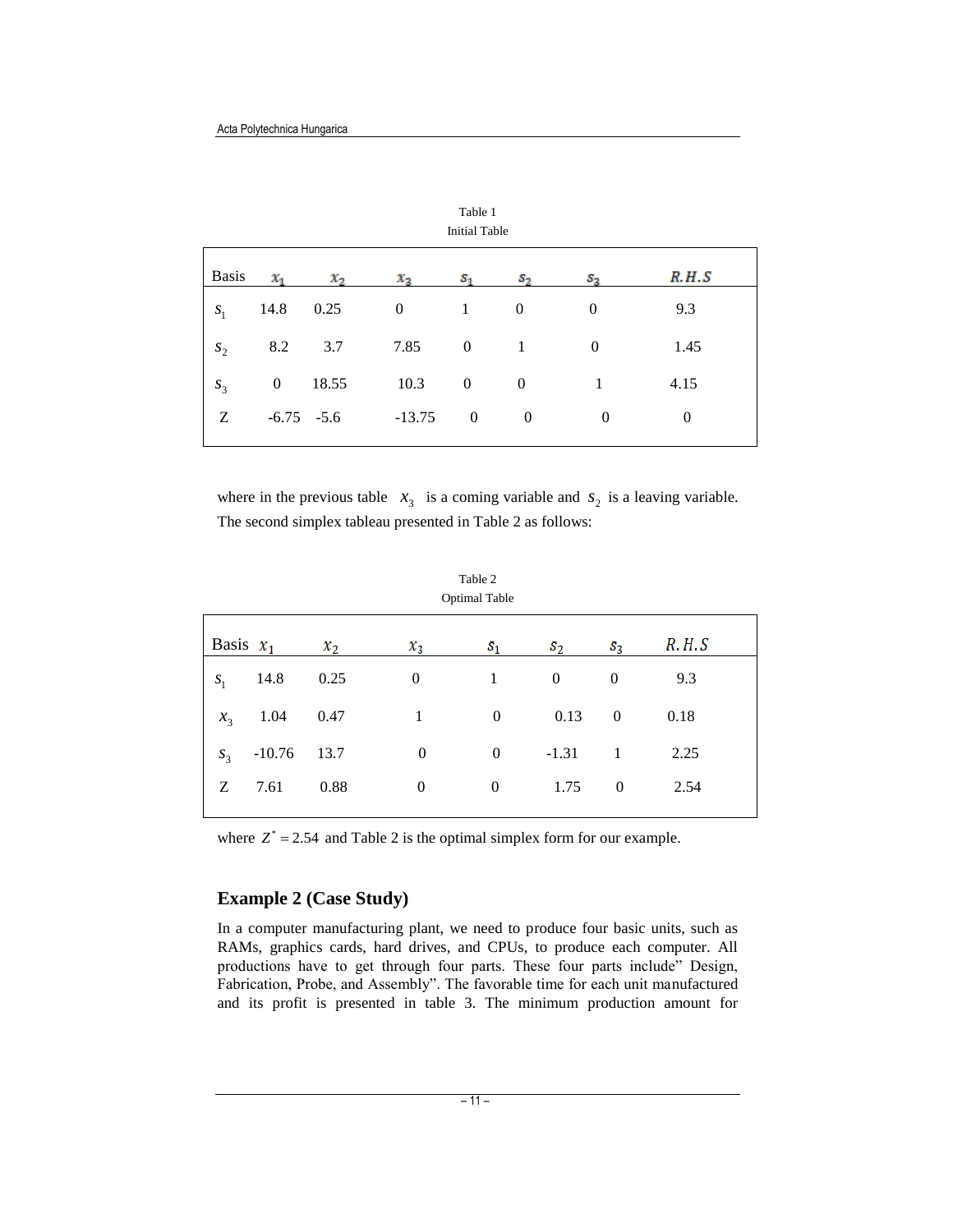|          |        |                | Table 3 |          |                     |
|----------|--------|----------------|---------|----------|---------------------|
| Products | Design | Fabrication    | Probe   | Assembly | Unit profit         |
| $P_{1}$  | 0.2    | 0.5            | 0.1     | 0.1      | $\widetilde{14}$ \$ |
| $P_{2}$  | 0.5    | 3              | 2       | 0.6      | 7\$                 |
| $P_3$    | 0.4    | 4              | 4       | 0.8      | $\widetilde{5}$ \$  |
| $P_{4}$  | 1      | $\overline{2}$ | 0.2     | 0.2      | $\tilde{8}$ \$      |

supplementing monthly products is presented in table 4. The purpose of the company is producing products in this limit for maximizing the general profits.

Table 4

| Sector      | Capacity | Products       | Minimum production level |
|-------------|----------|----------------|--------------------------|
| Design      | 1300     | $P_{1}$        | 100                      |
| Fabrication | 3340     | P <sub>2</sub> | 280                      |
| Probe       | 1800     | $P_{3}$        | 194                      |
| Assembly    | 2100     | $P_{4}$        | $\sqrt{400}$             |

The values and the degrees of truth, indeterminacy and falsity membership functions for each interval neutrosophic number in the previous tables are represented as follows:

 $\widetilde{14} = \langle (12,14,16), [0.3,0.7], [0.2,0.8], [0.2,0.9] \rangle$ 

 $\tilde{7} = \langle (2,7,12), [0.1,0.6], [0.4,0.7], [0.6,0.8] \rangle$ 

 $\tilde{5} = \langle (4,5,6), [0.2,0.6], [0.4,0.9], [0.3,0.4] \rangle$ 

$$
\tilde{8} = \langle (3,8,13), [0.2,0.5], [0.3,0.8], [0.6,0.9] \rangle
$$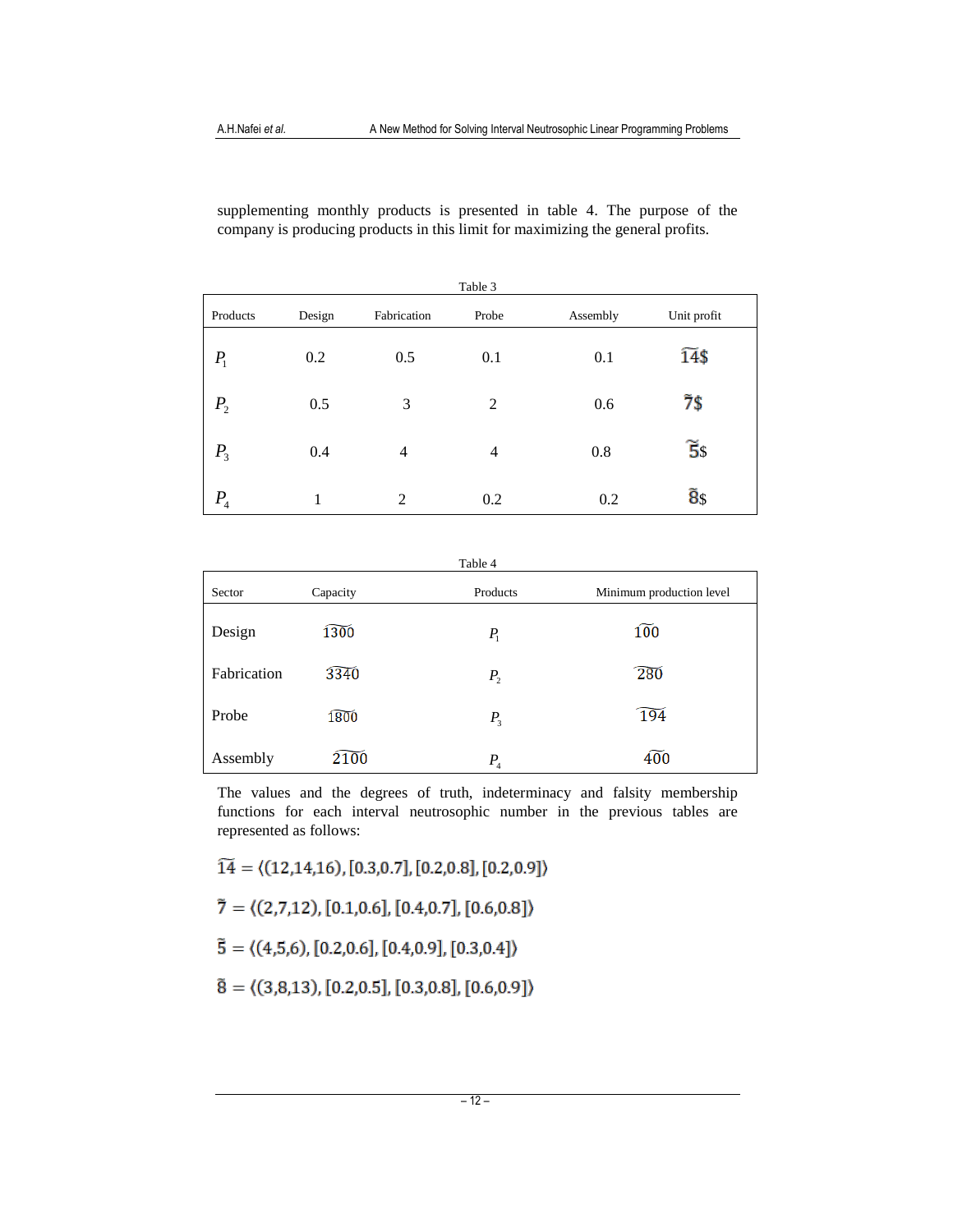$$
\begin{aligned}\n\overline{1300} &= \langle (1000, 1300, 1600), [0.1, 0.6], [0.2, 0.7], [0.3, 0.8] \rangle \\
\overline{3340} &= \langle (3215, 3340, 3465), [0.7, 0.9], [0.2, 0.7], [0.4, 0.9] \rangle \\
\overline{1800} &= \langle (1390, 1800, 2210), [0.4, 1], [0.2, 0.6], [0.1, 0.2] \rangle \\
\overline{2100} &= \langle (1818, 2100, 2510), [0.3, 0.7], [0.1, 0.6], [0.4, 0.8] \rangle \\
\overline{100} &= \langle (99, 100, 101), [0.1, 0.7], [0.2, 0.6], [0.3, 0.4] \rangle \\
\overline{280} &= \langle (230, 280, 330), [0.7, 0.9], [0.1, 0.2], [0.2, 0.5] \rangle \\
\overline{194} &= \langle (184, 194, 204), [0.1, 0.6], [0.3, 0.7], [0.1, 0.7] \rangle \\
\overline{400} &= \langle (200, 400, 600), [0.1, 0.4], [0.2, 0.6], [0.4, 0.8] \rangle\n\end{aligned}
$$

Let  $x_1, x_2, x_3$  and  $x_4$  represent the number of produced RAMs, graphics cards, hard drives and CPUs, respectively.The above problem can be formulated as follows:

$$
max\tilde{Z} \approx \tilde{14}x_1 + \tilde{7}x_2 + \tilde{5}x_3 + \tilde{8}x_4
$$
  
s.t.  
0.2x<sub>1</sub> + 0.5x<sub>2</sub> + 0.4x<sub>3</sub> + 1x<sub>4</sub>  $\leq$  1300  

$$
0.5x_1 + 3x_2 + 4x_3 + 2x_4 \leq 3340
$$

$$
0.1x_1 + 2x_2 + 4x_3 + 0.2x_4 \leq 1800
$$

$$
0.1x_1 + 0.6x_2 + 0.8x_3 + 0.2x_4 \leq 2100
$$

$$
x_1 \geq 100
$$

$$
x_2 \geq 280
$$

$$
x_3 \geq 194
$$

$$
x_4 \geq 400
$$

$$
x_1, x_2, x_3, x_4 \geq 0
$$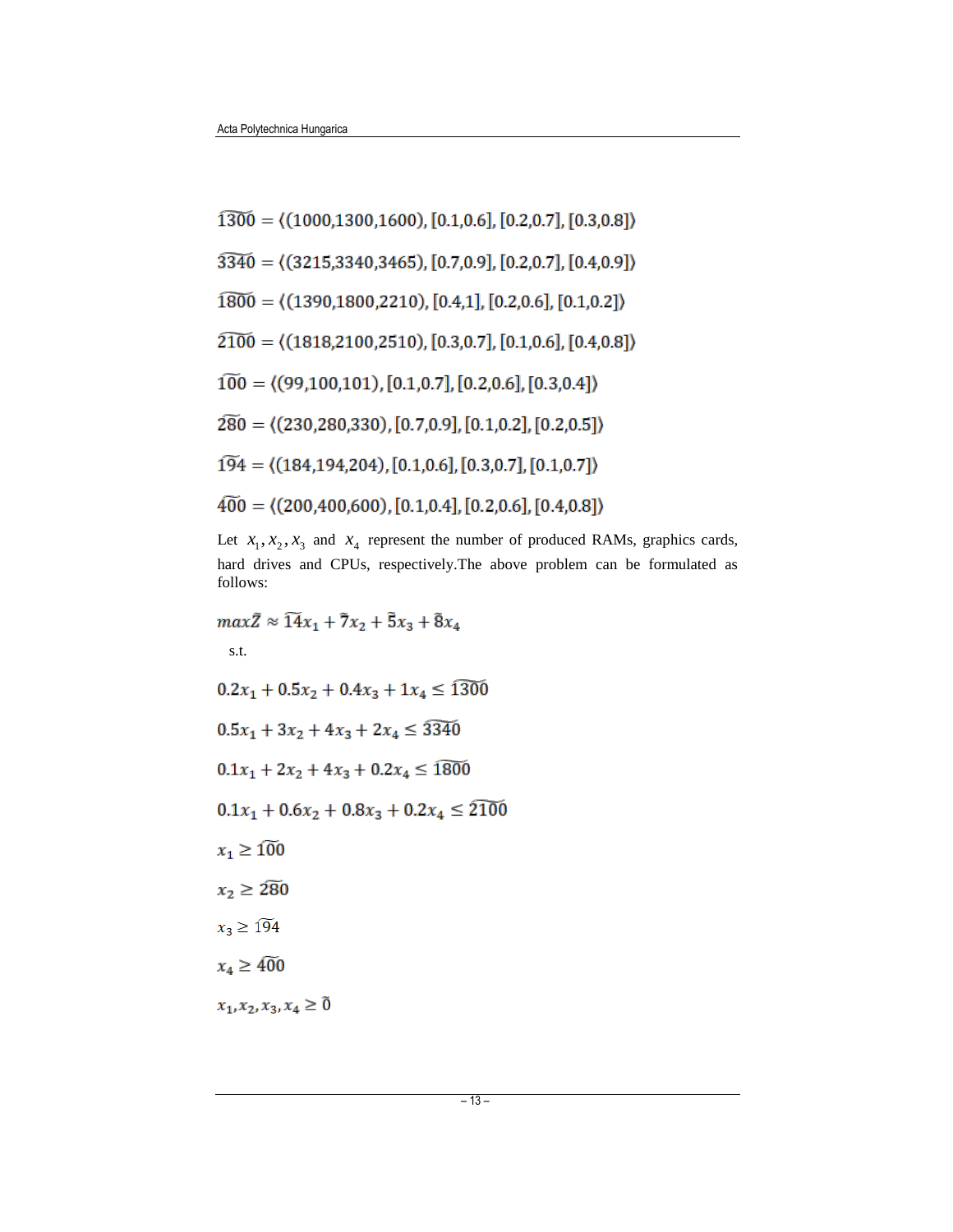by using the ranking function proposed in Eq. (14) the previous problem will be converted to a crisp model as follows:

 $max\tilde{Z} \approx 13.45x_1 + 6.1x_2 + 4.4x_3 + 7.05x_4$  s.t.  $0.2x_1 + 0.5x_2 + 0.4x_3 + 1x_4 \le 1299.35$  $0.5x_1 + 3x_2 + 4x_3 + 2x_4 \le 3339.7$  $0.1x_1 + 2x_2 + 4x_3 + 0.2x_4 \le 1800.15$  $0.1x_1 + 0.6x_2 + 0.8x_3 + 0.2x_4 \le 2099.55$  $x_1 \ge 99.65$  $x_2 \ge 280.3$  $x_3 \ge 193.45$  $x_4 \ge 399.25$  $x_1, x_2, x_3, x_4 \geq 0$ 

By using the primal simplex method the optimal solution of the above problem will be obtained as follows:

 $x_1 = 1853$  $x_2 = 280.3$  $x_3 = 193.45$ 

 $x_4 = 399.25$ 

 $Z^* = 30298.57.$ 

### **5. Comparison analysis and discussion**

In order to illustrate the efficiency and eventuality of our model, a comparative study with other existing methods that were outlined in [1] [6] [7] is conducted.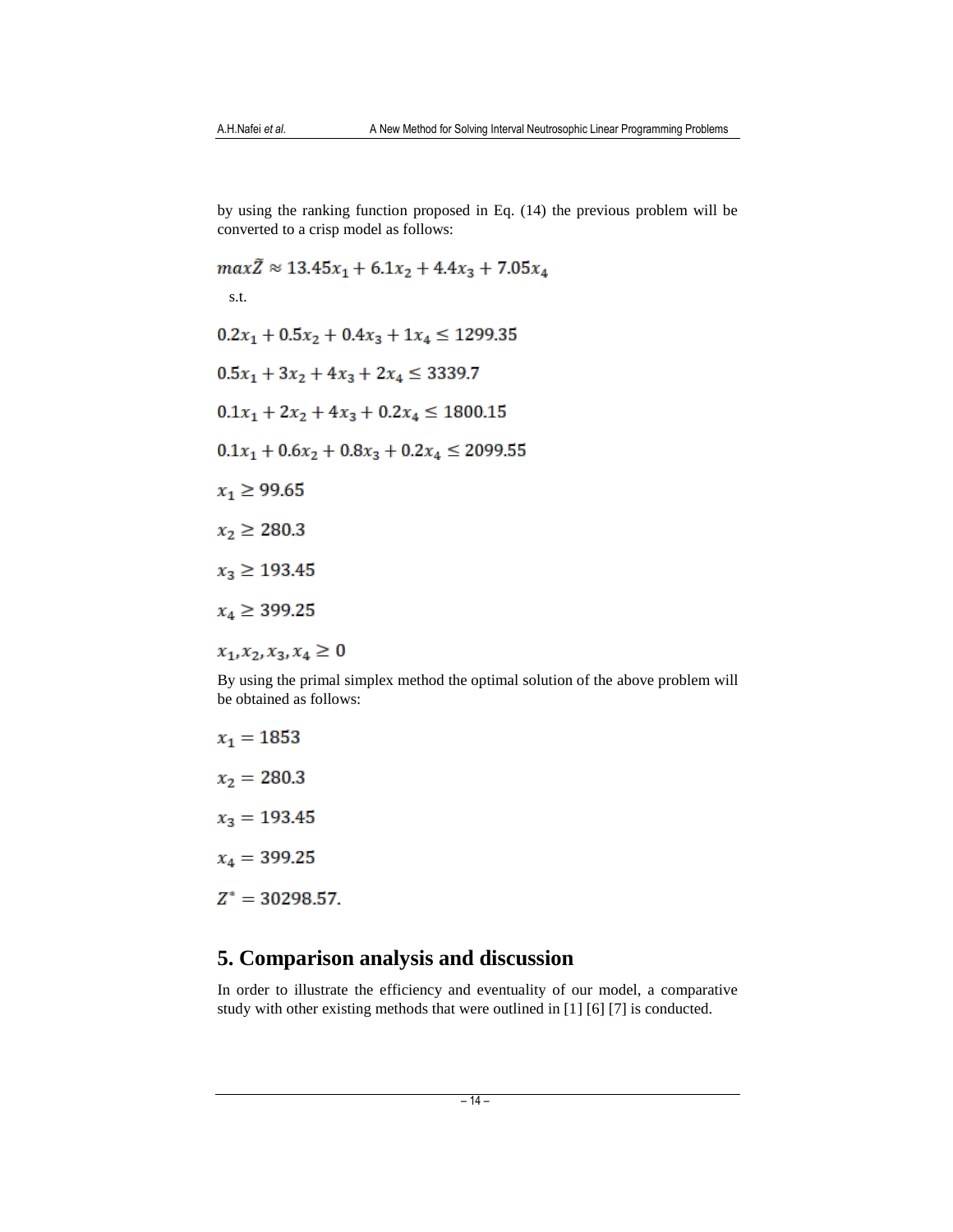By comparing our model with Deli and Şubaş in [6] we are noted that:

- 1. Their model is so complex and too time-consuming to do the calculations, but our model is so simple.
- 2. Their model is only able to solve the problem with single-valued neutrosophic numbers but by using the proposed model in addition to single-valued neutrosophic numbers we can handle interval-valued neutrosophic numbers.
- 3. Due to the lack of necessity in determining the truth, falsity, and indeterminacy-membership degrees as crisp values, the proposed model can exhibit reality effectively and is more efficient than their model.

By comparing the present method with Akyar et al. in [1] we also noted that:

- 1. By considering all aspects of the decision-making process in our calculations such as truthiness, indeterminacy and falsity degrees. The proposed model can exhibit reality efficiently than their model.
- 2. While in their model only the fuzzy linear programming problems are converted to crisp models but their model is more complex than our model.

Also by comparing our method with Dubei and Mehra in [7] we also founded that:

- 1. In their model, they only consider truthiness and falsity while in our reallife circumstances the decision-making process has the form "agree, not sure and disagree", where this drawback can be treated by using of neutrosophic sets.
- 2. In their model, the degrees of membership and non-membership are considered as a single-valued number, while by considering these degrees as an interval number in our model, we can overcome the uncertainty in determining the membership and non-membership degrees.
- 3. Their model can only handle incomplete information but by using the proposed method we can handle not only the incomplete information but also the indeterminate and inconsistent information.

### **6. Conclusion**

In this research, by considering a linear programming problem under a neutrosophic environment with triangular interval neutrosophic numbers we have presented a new linear programming model. In this model in view of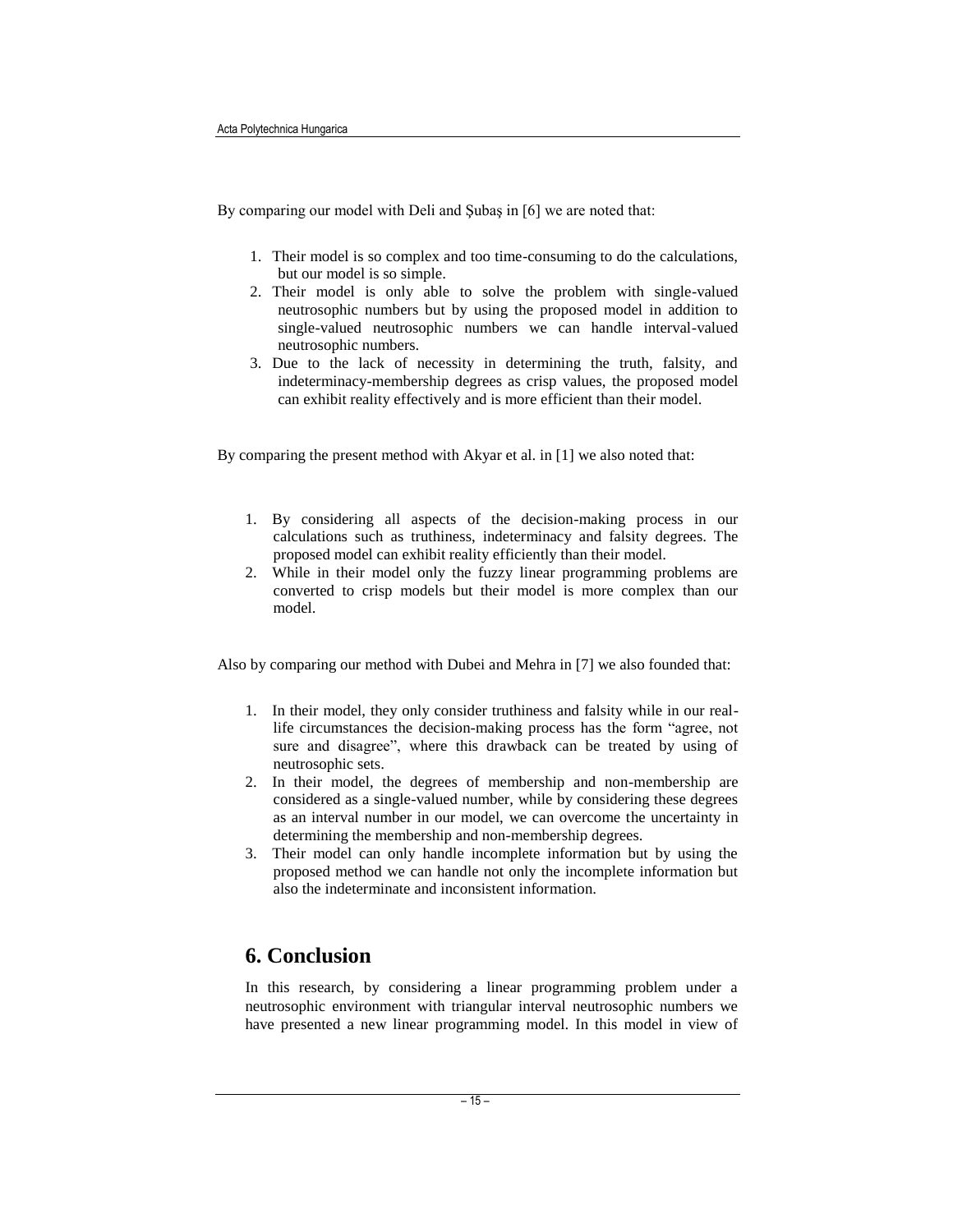considering the truthiness, indeterminacy and falsity degrees will be able to cover more real daily life circumstances. It should be noticed there is no necessity the values of these degrees be crisp values. In this respect, we proposed a ranking function that is capable of converting every triangular interval neutrosophic number to its equivalent crisp value. And subsequently, every interval neutrosophic problem will be converted to the crisp model where can be solved by standard methods easily. The proposed model indicates more simplicity applicability and more efficiency in comparison with other existing models.

#### **References**

- [1] E.Akyar, H. Akyar, & S. A. Düzce, "A new method for ranking triangular fuzzy numbers," International Journal of Uncertainty, Fuzziness and Knowledge-Based Systems, vol. 20(05), pp. 729-740, 2012.
- [2] T. Allahviranloo, F. H.Lotfi, M. K. Kiasary, N. A.Kiani, & L. Alizadeh, "Solving fully fuzzy linear programming problem by the ranking function," Applied mathematical sciences, vol.2(1), pp.19-32, 2008.
- [3] , K. Atanassov, "Intuitionistic fuzzy sets. Fuzzy Sets and Systems," vol.20, pp. 87–96, 1986.
- [4] K.Atanassov, G.Gargov, "Interval-valued intuitionistic fuzzy sets," Fuzzy Sets and Systems, vol. 31(3), pp. 343–349, 1989.
- [5] J. J.Buckley, T.Feuring, "Evolutionary algorithm solution to fuzzy problems: fuzzy linear programming," Fuzzy sets and systems, vol.109(1), pp. 35-53, 2000.
- [6] I. Deli, Y. Şubaş, "A ranking method of single valued neutrosophic numbers and its applications to multi-attribute decision making problems," International Journal of Machine Learning and Cybernetics, vol 8(4), pp.1309-1322, 2017.
- [7] D.Dubey, A.Mehra, "Linear programming with triangular intuitionistic fuzzy number," (Published Conference Proceedings style)," 7th Annu. European Society for Fuzzy Logic and Technology, pp. 563-569, Atlantis Press.
- [8] S. M.Hashemi, M.Modarres, E., Nasrabadi, &M. M.Nasrabadi, "Fully fuzzified linear programming, solution and duality," Journal of Intelligent & Fuzzy Systems, vol.17(3), pp.253-261, 2006.
- [9] H.Kivija¨rvi, P.Korhonen, & J.Wallenius, "Operations research and its practice in Finland," Interfaces, vol(16), pp.53–59, 1986.